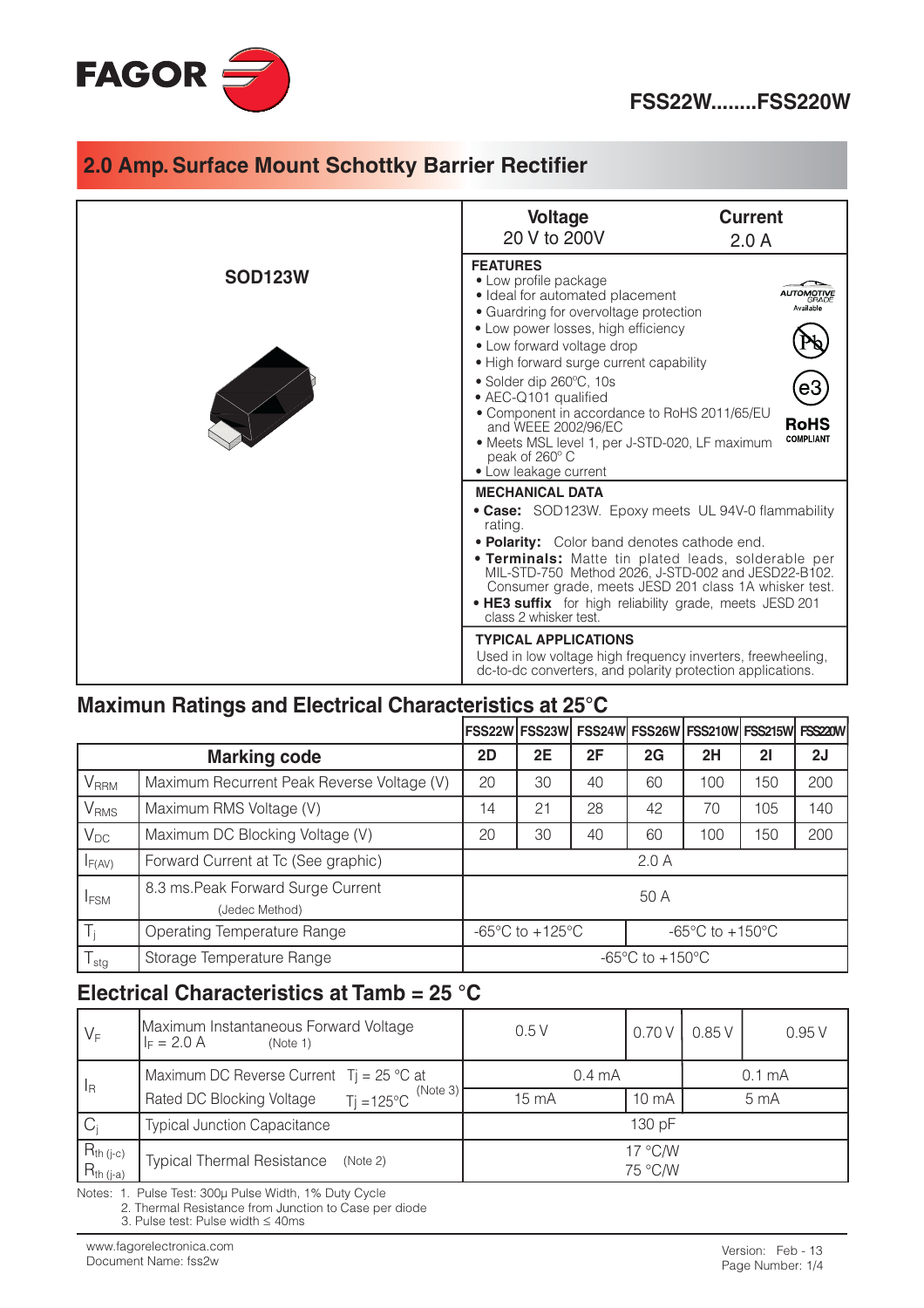

# **Ordering information**

| <b>PREFERRED P/N</b>   | <b>PACKAGE CODE</b> | <b>DELIVERY MODE</b>       | <b>BASE QUANTITY</b> | UNIT WEIGHT (g) |
|------------------------|---------------------|----------------------------|----------------------|-----------------|
| I FSS24W TRTB          | TRTR                | 13" diameter tape and reel | 10,000               | 0.0165          |
| <b>FSS24W HE3 TRTB</b> | TRTR                | 13" diameter tape and reel | 10.000               | 0.0165          |

## Package Outline Dimensions: (mm) SOD123W

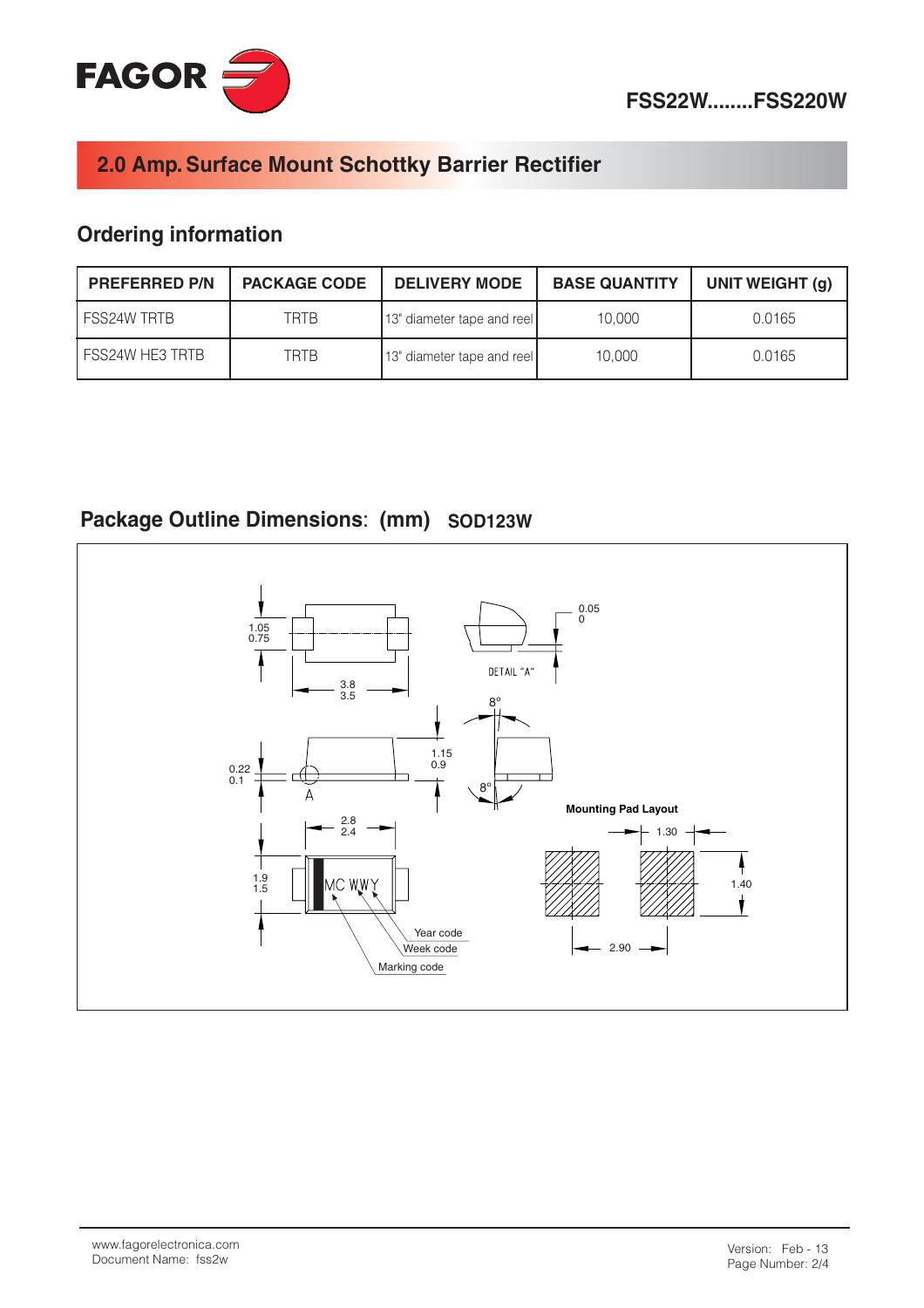

#### Ratings and Characteristics (Ta 25 °C unless otherwise noted)



**MAXIMUM NON-REPETITIVE FORWARD SURGE CURRENT** 



**TYPICAL REVERSE CHARACTERISTICS** 





#### **TYPICAL FORWARD CHARACTERISTICS**



 $V_F$ , forward voltage (V)



**TYPICAL TRANSIENT THERMAL IMPEDANCE**